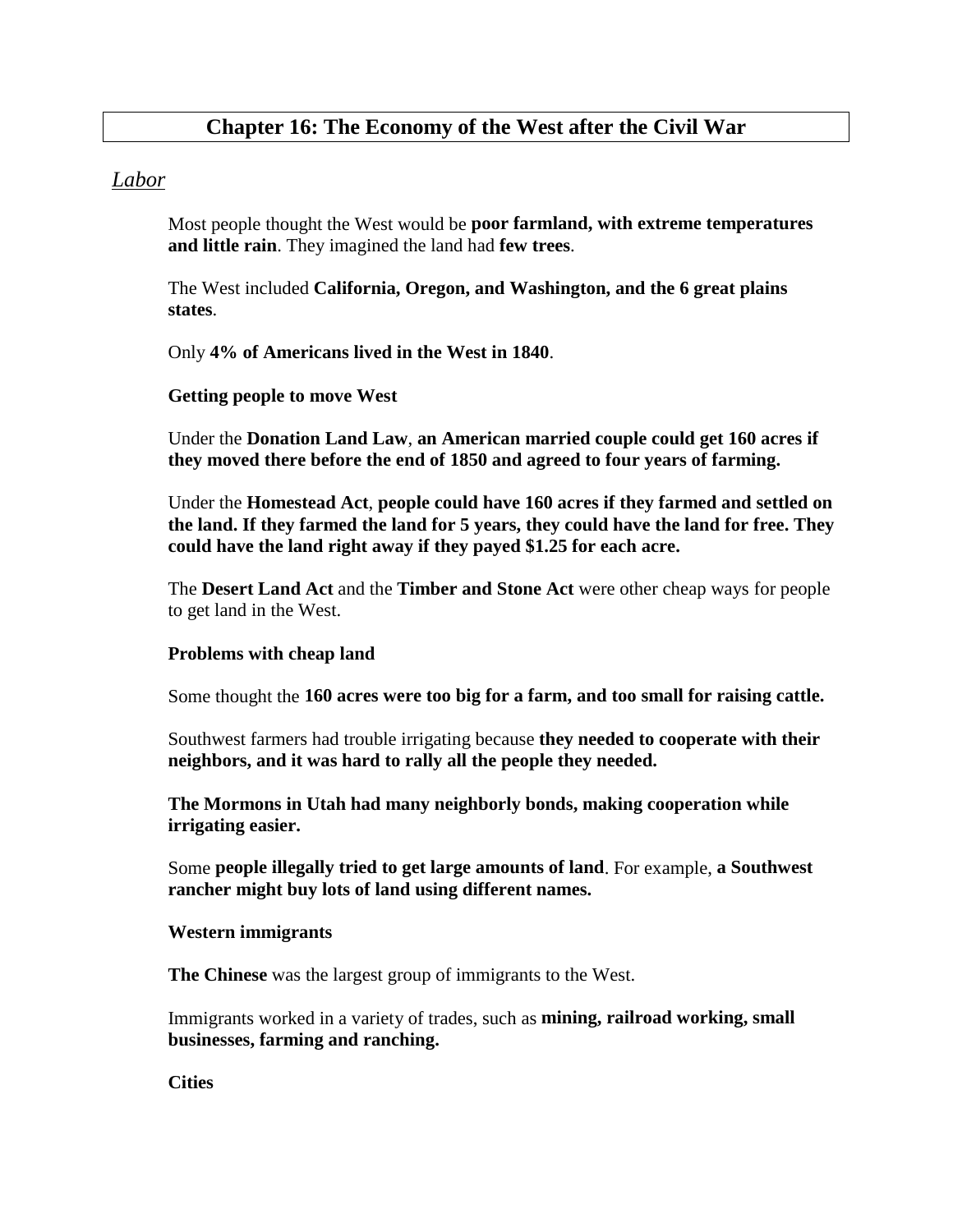**San Francisco** was the **largest Western City** until World War I.

#### **Western population growth**

**17 million American citizens lived in the West in the 1900**, and most of the Western territory was divided into states. .

Most Westerners lived in **California**.

Most people lived in the **urban Midwest** and **East.**

#### *Natural Resources*

People found that the Plains area was **excellent for farming wheat and grazing cattle.**

**Gold and silver miners** often **came to the West first.**

**Copper was used in electric wiring**, so it became valuable after electricity became widely used.

 **Lead became more valuable because it was used in plumbing.**

**Growing industries**, **especially the railroad, made coal and iron more profitable.**

# *Equipment and Tools*

#### **Farm equipment**

**The new steel plow, reaper**, and **other new farm equipment helped simplify farming in the Great Plains.**

#### **Water problems**

With **mechanical well drilling**, **farmers were able to dig more wells**. They could also make them deeper.

**Dry land farming**: some land remains unfarmed for a year so that it can store water for the next round of crops.

#### **Barbed wire**

The first North Americans to have large amounts of cattle were the Mexicans.

Once **barbed wire** was created, people could keep livestock out of other farmer's crops.

# *Transportation*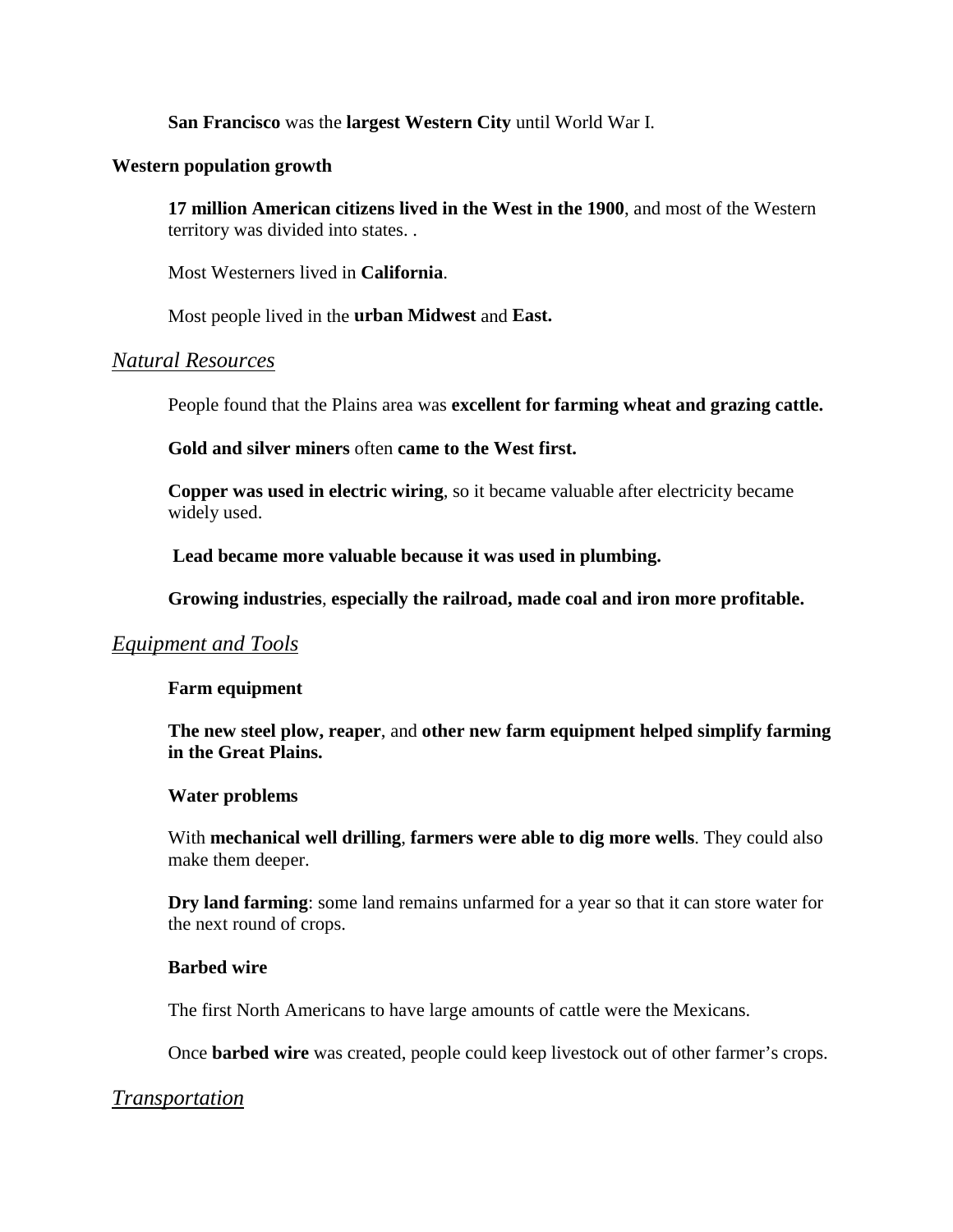#### **The transcontinental railroad**

The government developed the **transcontinental railroad** to make Western travel easier and faster.

The **Union Pacific** railroad, which began in **Omaha, Nebraska**, was mostly **laid down by ex-soldiers and Irish immigrants**. The **Central Pacific**, which started in **Sacramento, California**, was worked largely by **Chinese immigrants**. The government paid the railroad for each mile of track, so **companies got more money for longer, less direct routes**. In addition, longer, winding routes reached more towns. The railroad company received even more money from the towns it reached.

The Union and Central Pacific railroads both ended in **Promontory Point, Utah.**

#### **Other railroads**

The railroads helped Western Industry. **They brought them farming supplies, coal, and other important materials. They also took the farmers's products to the East.**

#### **Cattle – A new business**

The West, especially Texas, had lots of cattle. **In the east, the cattle were over ten times more expensive.** Ranchers realized that they could make money if they drove the cattle East.

Some Native Americans were angry because the cattle drives went through their lands. Sometimes, the **Native Americans attacked the ranchers and the first drives lost money.**

Cattle drives went through many cities, starting with **St. Louis, Kansas City, and Sedalia, Missouri. Next, they included Abilene, Kansas; Cheyenne, Wyoming; and Dodge City, Kansas.**

Once the ranchers started using the railroad for cattle, they were more successful.

**As more of the open Western land was developed, cattle drives could not move as easily over the land**. Bad weather also killed much of the cattle. As new railroads came, cattle drives were less necessary.

# *Demand for Product*

1) Western **grain became increasingly needed by union soldiers during the Civil War**.

2) The **growing population of urban cities also led to demand for grain**.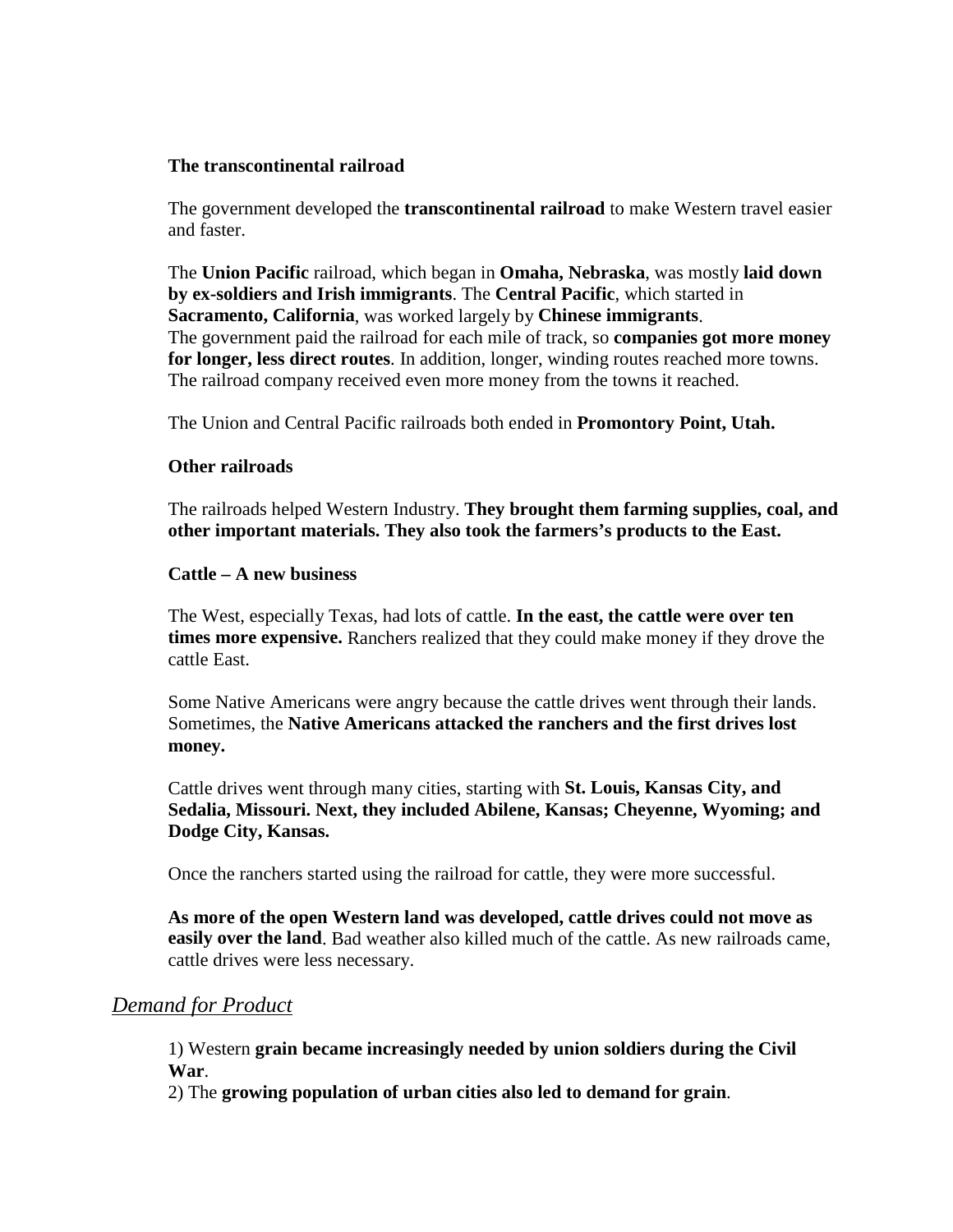# 3) **In Europe, famine and war also led to increased grain exports. Regional economies**

In a **regional economy,** products are made to supply a limited area.

In Minneapolis, wheat from the Plains states was milled by factories and made into cereal, flour, etc.

# *Money and Credit*

**Banks charged high interest to farmers and ranchers because they knew that farms and ranches often failed**. **Bankers preferred to lend money to big mining corporations and the railroads, because they were more likely to be able to pay back.**

# *Profit*

**The large corporations enjoyed the most profit in the West**. Farmers, ranch and railroad workers, and miners, made much less money.

**Farmers** had a hard time making money because they **had to pay fees to the railroads for product shipment**. They also had to pay **high interest rates**. Sometimes, the demand for their products would decrease, and the farmers could not charge as much for their products.

# **People's Rights Problems from Western Migration**

*People's Rights Problems of Native Americans*

**Lewis Cass**, U.S. Secretary of War in the early 1800's, **promised the Native Americans that the government would not take their land**. However, many settlers did move into their land, sometimes taking it by force. Consequently, the Native Americans distrusted the whites.

#### **Annuities**

When they were placed on reservations, Native Americans sometimes received annuities of food, such as corn, flour, beef, sugar, and beans.

The **Indian Peace Commission** thought that if Native American tribes were disbanded and assimilated into the white culture, then mistreatment might be able to be solved.

#### **Native American responses to federal government**

Native Americans reacted to the loss of their land by **forming treaties** or **fighting the white men.**

#### **Navajo**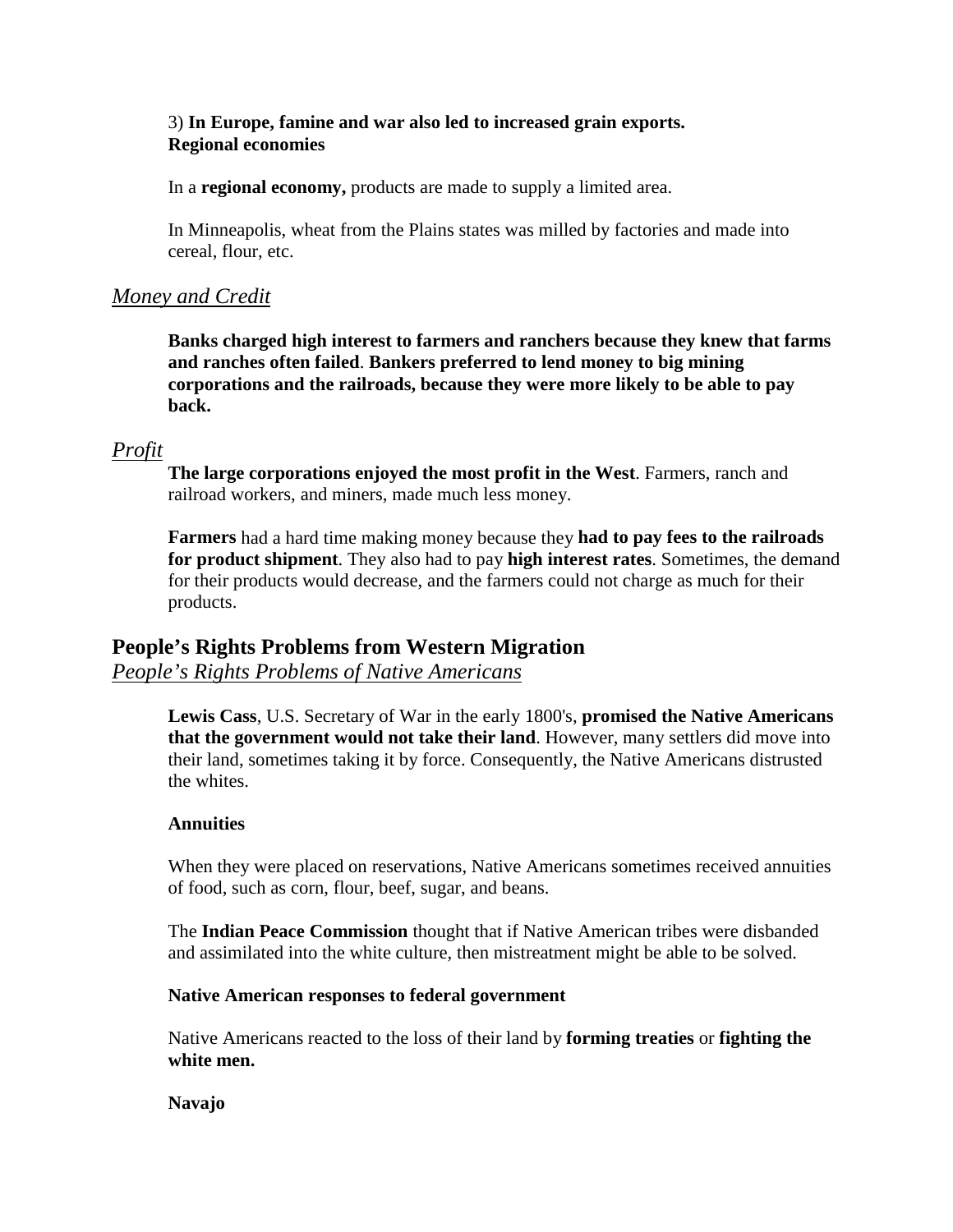The **Navajo** fought to defend their land from the settlers moving into New Mexico and Arizona. Eventually, they agreed to go to a reservation and the government gave them a large amount of land, where they continued their customs.

#### **Apache**

**Geronimo** and his followers kept fighting for their land. They thought the **Apache** treaty would prevent them from keeping their traditions. Eventually they were imprisoned in Florida, where many of them died because of the foreign climate.

#### **Cheyenne**

The Colorado militia massacred many **Cheyenne** people and **Black Kettle**. When gold was found, whites became more eager to take their land.

#### **Santee Sioux**

The **Santee** signed a treaty, which stated that the Federal government would give them **annuity** payments. After the Civil War, the government was slow in paying the promised money. **Santee** people were starving, and they could not hunt on what used to be their land, so in 1862, they raided nearby farms and killed settlers. Eventually, the **Santee** were made to leave Minnesota.

#### **Olgala Sioux**

Gold was found on the **Oglala Sioux** land, and they fought to save their land and preserve their people and traditions.

At **Custer's Last Stand**, **Crazy Horse** and the **Sioux** fighters killed **Custe**r and his men.

The **Sioux** lost to the U.S. Army, and **Crazy Horse** was killed. **Sitting Bull** escaped to Canada, but eventually returned to the reservation.

#### **The Ghost Dance**

Some Native Americans thought the **Ghost Dance** would accomplish three goals: **1)** send the white people back to their own land, **2)** bring ancestors to life, and **3)** make the Buffalo come back.

#### **Wounded Knee**

The U.S. Army arrested **Sitting Bull** for spreading the **Ghost Dance**. They killed him when the people rose to stop them.

The massacre at **Wounded Knee** is important – it was the last time the Native Americans on the Great Plains resisted the government.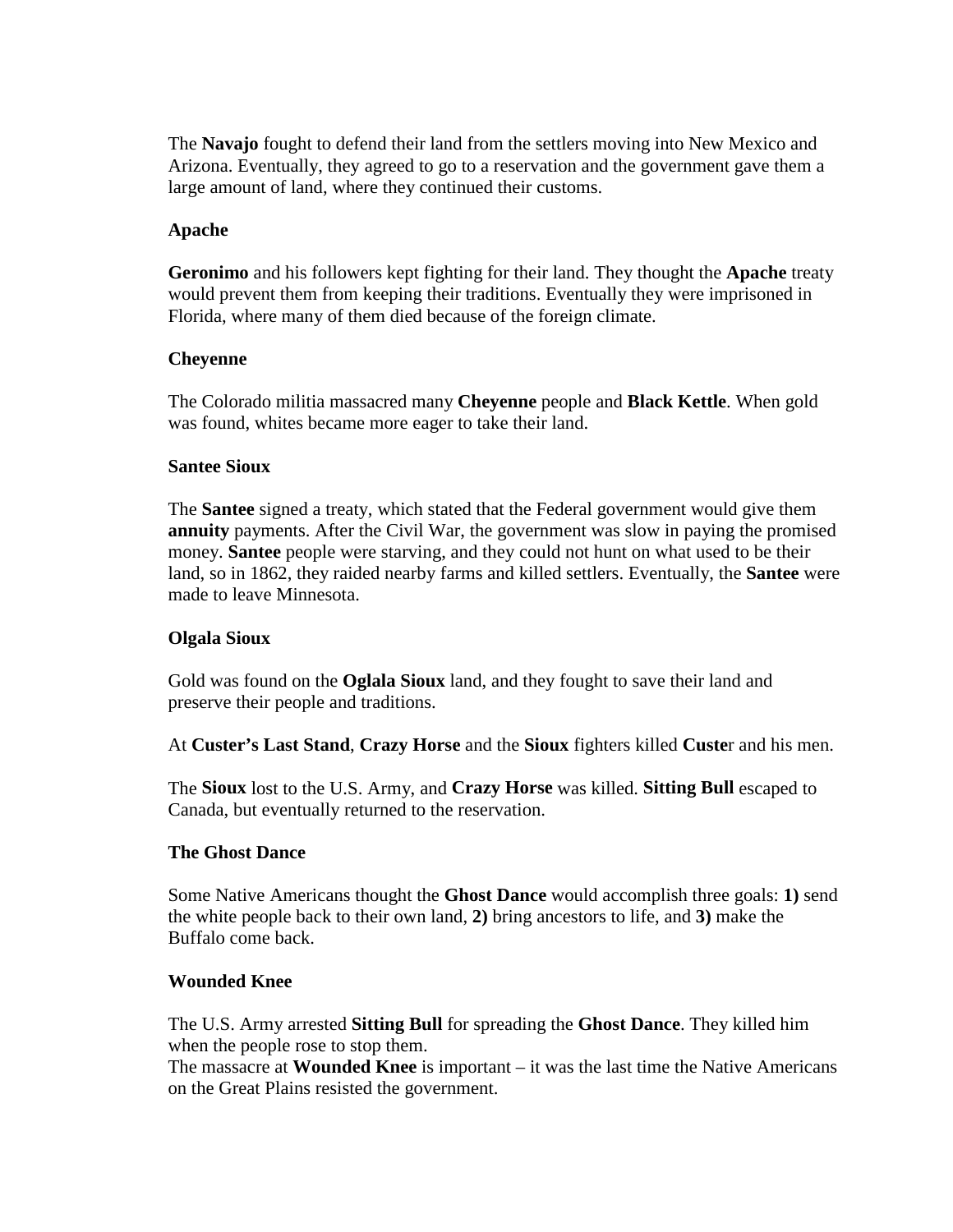# *Government Policy Toward Native Americans*

The army decided the treatment of the Native Americans during the Civil War. After the war, missionaries had increasing influence on their treatment.

#### **Education of Native Americans**

The missionaries ran schools that taught Native American children white culture and religion.

#### **Land reform**

The government used the **Dawes Act** to try to make Native Americans view land as something to own. They wanted people to be independent of their tribes, possessing individual pieces of land. The tribes would not have land, government recognition, or control over their people.

#### **The last of the buffalo**

Native Americans got clothing, food, housing, fuel, medicine, and tools from the Buffalo. The Native Americans went to the reservations largely because they didn't have enough food, especially Buffalo.

# *Mexican American Problems*

The **Treaty of Guadalupe Hidalgo** promised to protect Mexican land and grant citizenship.

In the late 1800's, many Mexicans started to work on railroads, industries, and big ranches instead of small farming and ranching.

# **New Mexico**

The White Cappers cut the fences put up by white farmers on the open land.

#### **El Paso**

**Smelters** where plants that made metals such as gold and lead usable.

The **barrios** were the areas where Mexicans lived after coming to **El Paso** to work on the railroad or in the **smelters**.

#### **South Texas**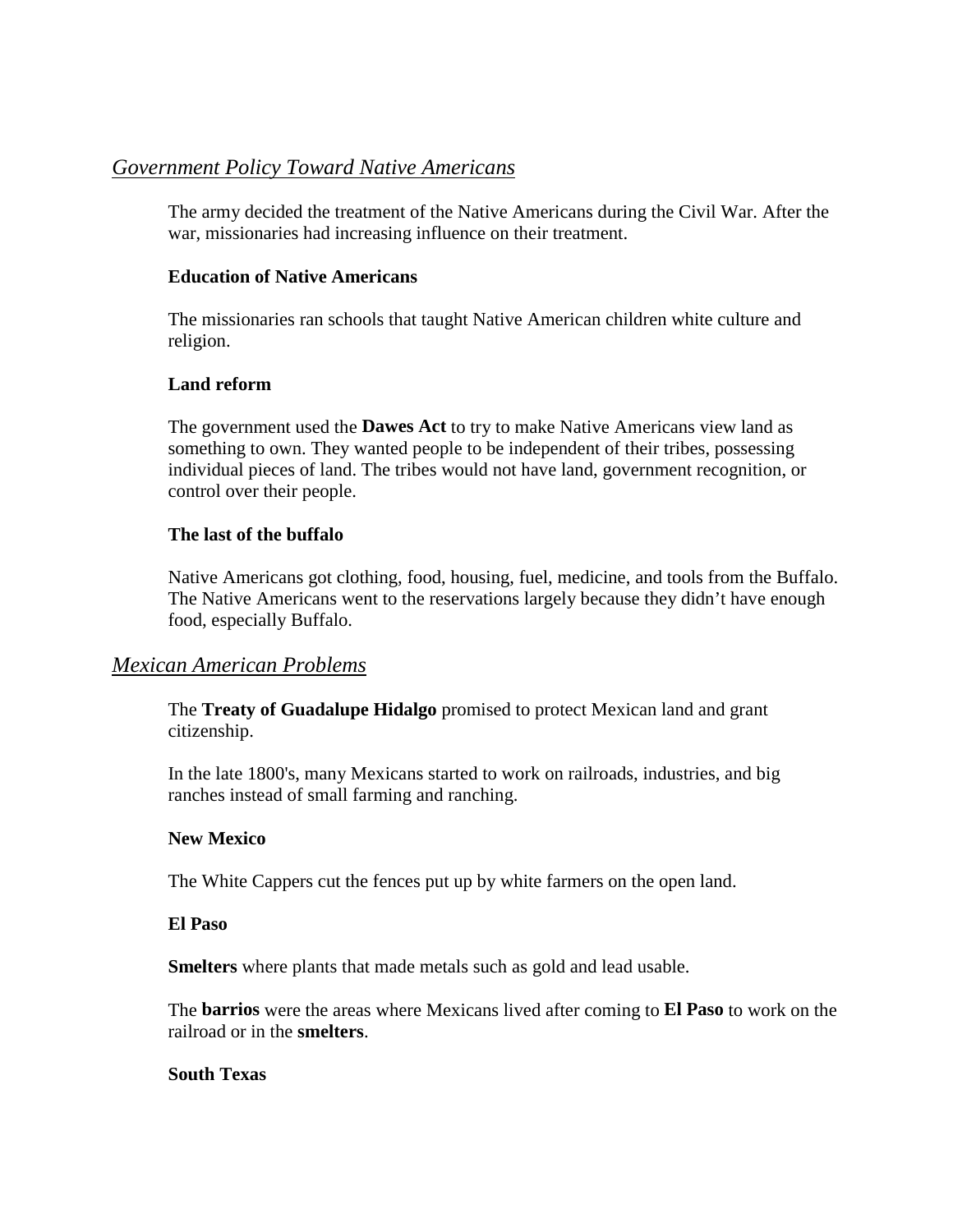In **San Antonio**, many Mexican Americans worked on the railroads or in factories, especially in meat packing, food processing, or clothes making.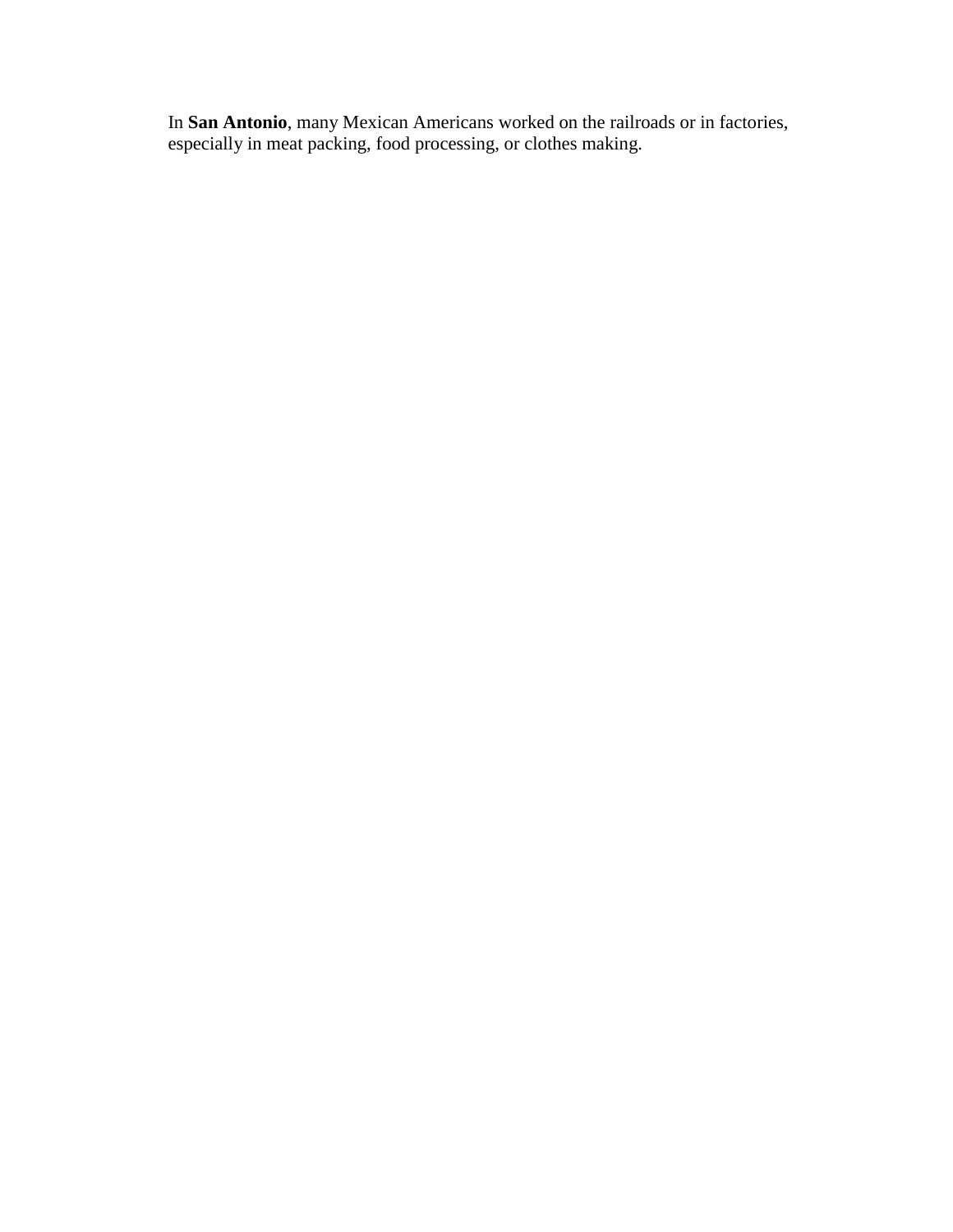Chapter 16 Timeline (adapted from the text)

1840 Gold and silver discovered in West

1859 **Transcontinental Railroad** begun

1862 **Homestead Act**

1865 Civil War ends

1866 First **Cattle drives**

1869 **Transcontinental Railroad** finished

1876 **Battle of Little Big Horn**

1877-1878 **Desert Land Act Timber and Stone Act**

1890 **Massacre at Wounded Knee**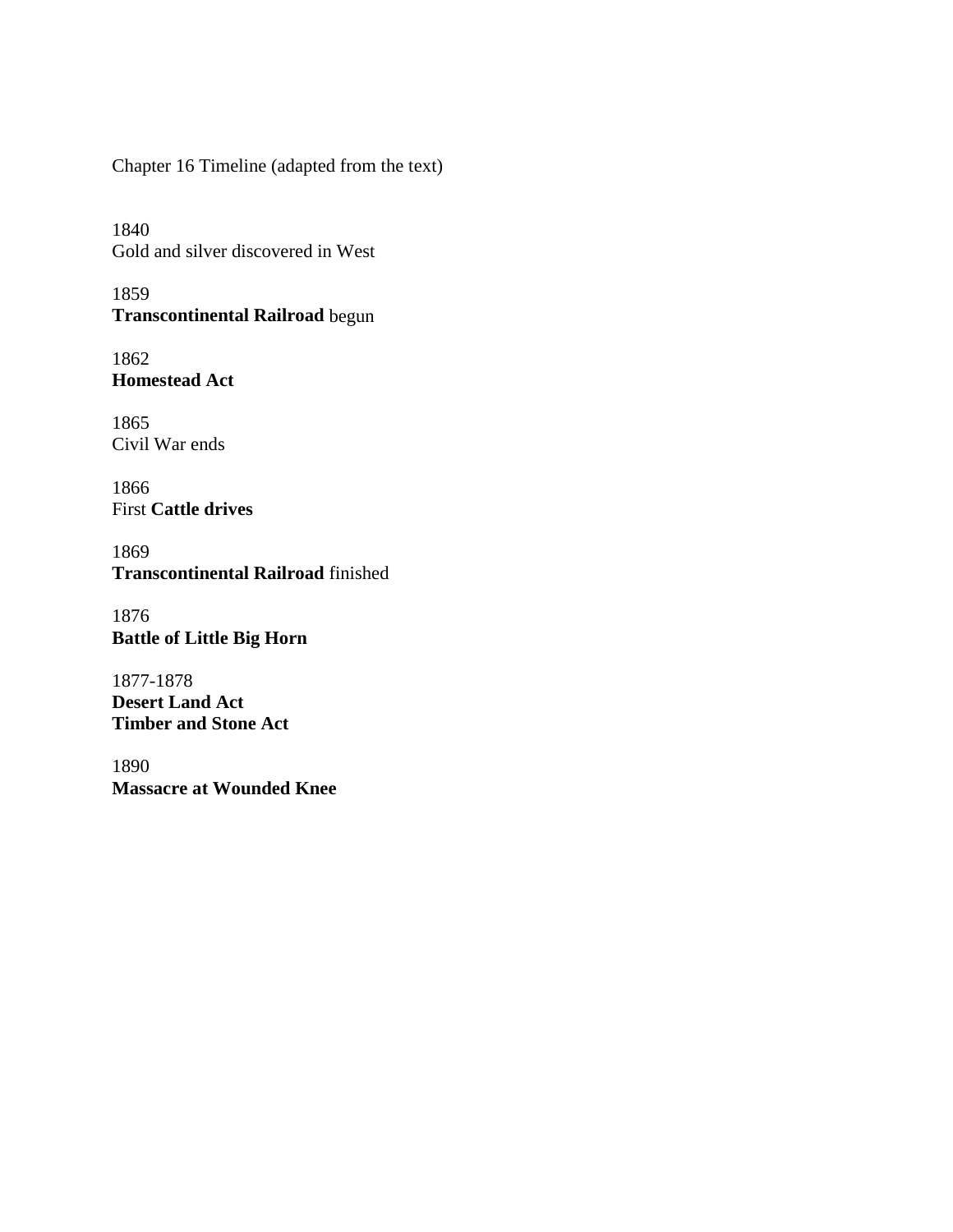| <b>Dates</b> | 1862          | 1864            | 1876               | 1890               |
|--------------|---------------|-----------------|--------------------|--------------------|
|              | Santee raided | Massacre of     | <b>Crazy Horse</b> | Massacre at        |
|              | nearby        | <b>Cheyenne</b> | and <b>Sitting</b> | Wounded            |
| Event        | farms, fought | by the          | <b>Bull</b> gather | <b>Knee</b> – Last |
|              | the U.S.      | Colorado        | many               | <b>Native</b>      |
|              | army          | Militia         | warriors,          | American           |
|              | Santee        |                 | fight in           | resistance on      |
|              | forced to     |                 | <b>Battle of</b>   | the Great          |
|              | leave         |                 | <b>Little Big</b>  | Plains             |
|              | Minnesota     |                 | Horn, or           |                    |
|              |               |                 | Custer's           |                    |
| People       |               |                 | <b>Last Stand</b>  |                    |
|              |               |                 |                    |                    |
|              |               |                 |                    |                    |

Battles between U.S. government and Native Americans